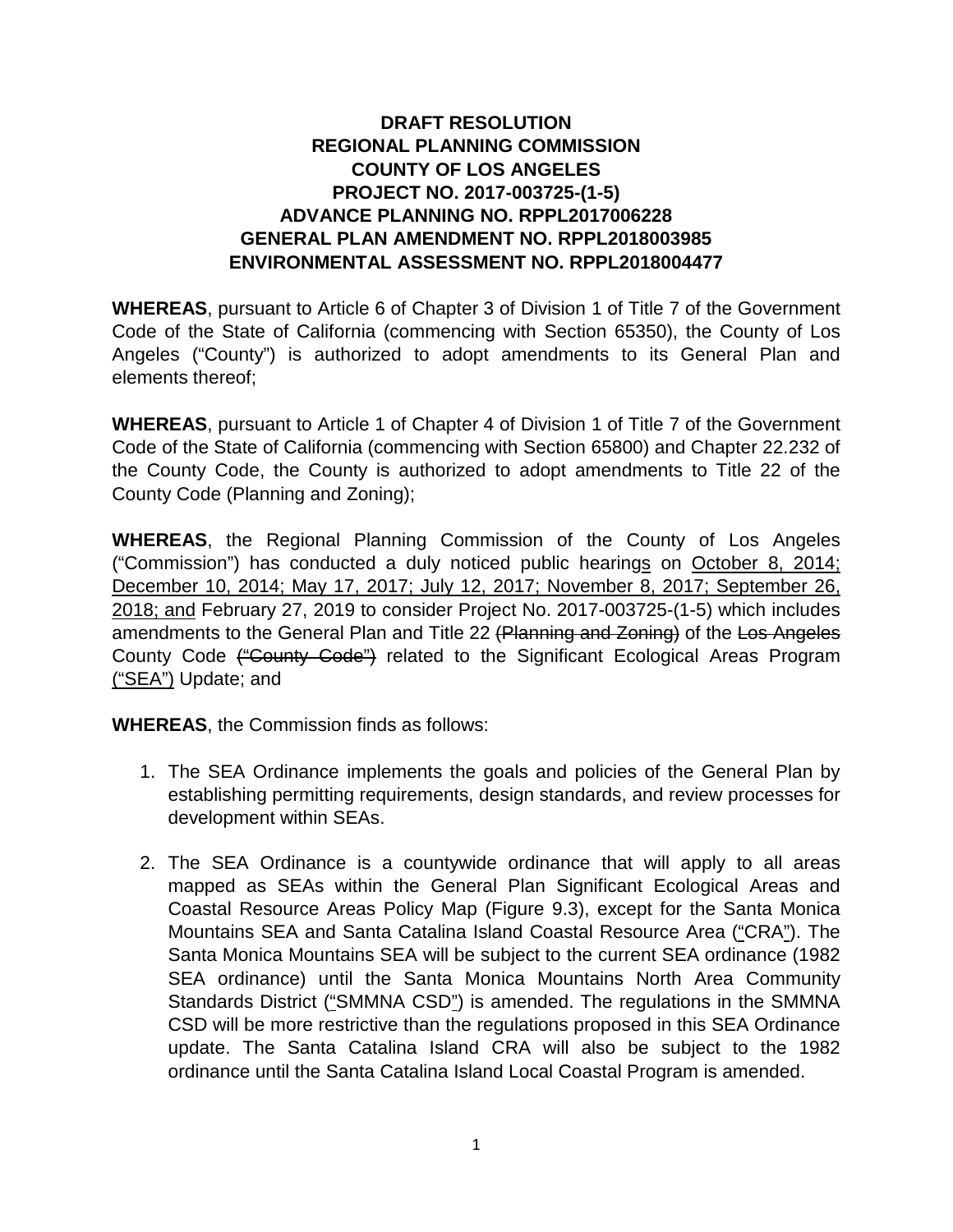- 3. The Conceptual SEA Update is an amendment to the General Plan 2035 that will to make minor text changes and mapping changes in order to make the Conceptual SEAs become full SEAs and subject to the new SEA ordinance. During the General Plan 2035 adoption process, County the Board of Supervisors decided to designated certain proposed expanded SEAs as "Conceptual SEAs", pending further review for compatibility with community plans in Altadena, Rowland Heights, and Hacienda Heights. As a part of the SEA Ordinance update and the East San Gabriel Valley Area Plan outreach, the County Department of Regional Planning ("Department") heard from many constituents in the area who believed that the Conceptual SEAs should be officially adopted as a part of the SEA Ordinance update process.
- 4. The SEAs categorized as "Conceptual" amended per General Plan Amendment No. RPPL2018003985) are located in the communities of Altadena (Altadena Foothills and Arroyos SEA), and Hacienda Heights and Rowland Heights (Puente Hills SEA).
- 5. The SEA Ordinance Update proposes changes to the permitting and review processes, establishes new design and development standards, requires mandatory open space preservation, and enforces unpermitted activities in the SEAs. These include:

# Development Standards and Thresholds

Standard industry-recognized concepts were used to create development standards for addressing identified SEA Resources, SEA Protected Trees, water resources and specific land uses. The development standards for the SEA Resources have maximum thresholds of disturbances allowed for each SEA Resource category. Development that meets these requirements will receive a streamlined Ministerial SEA Review. Development unable to meet the development standards will require a SEA Conditional Use Permit ("SEA CUP") process similar to the current SEA CUP process.

#### Preliminary Biological Review

In the updated new SEA Ordinance, prospective applicants will be asked to identify existing SEA Resources on-site in a Biological Constraints Map ("BCM") at the beginning of the design phase, prior to application submittal. Applicants must attend a SEA Counseling meeting, to receive guidance from staff on how the conceptual project design can avoid and minimize impacts to SEA Resources.

#### Streamlined Review Process

The SEA Counseling meeting paves a path for a more streamlined review process. Although surveying and drafting a BCM will require an investment in time and resources early in the design process, it will result in better sited and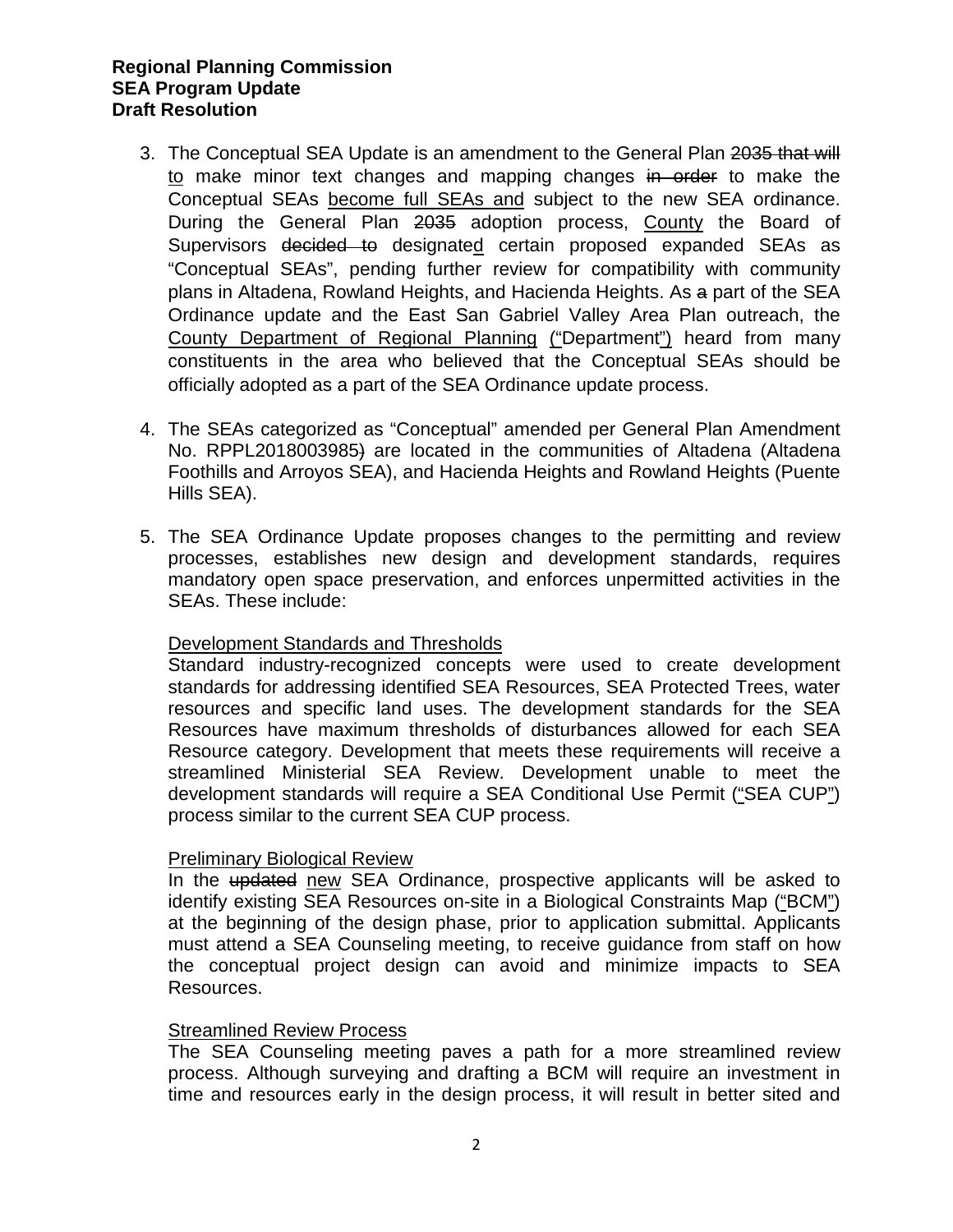designed projects to accommodate the biological constraints of the property. In the updated new ordinance, a Ministerial SEA Review will be processed as a biological review in conjunction with the appropriate land use permit. A staff biologist will conduct the biological review. Projects qualifying for a Ministerial SEA Review will not have to submit additional biological studies and documentation nor be reviewed by the SEA Technical Advisory Committee ("SEATAC").

## Natural Open Space Preservation

Both Ministerial SEA Reviews and SEA CUPs will be required to provide natural open space preservation. The ratios for open space preservation are based on the amount and type of SEA Resources disturbed.

## SEA Protected Trees

The SEA Protected Trees development standard and Protected Tree Permit were developed to better assess impacts on native trees in the SEAs. Mitigation ratios were developed for the Protected Tree Permit. The Protected Tree Permit will allow for development that otherwise meets all development standards except for the SEA Protected Trees development standard.

## **Enforcement**

Any activity defined as development in the SEAs prior to an approved permit, is prohibited. A Ministerial SEA Review or SEA CUP shall be obtained to assess the impacts of the unpermitted development and require necessary mitigations. If neither permit is obtained, then a Restoration Permit shall be required to restore the disturbed area to a close resemblance of its original natural habitat.

- 6. The SEA Ordinance and Conceptual SEA Updates work towards achieving General Plan Goal C/NR 3. In comparison to the existing SEA Ordinance, the updated new SEA Ordinance is more protective of the natural habitats that make up comprise the SEAs. The updated new SEA Ordinance requires preliminary assessment of biological resources to guide sustainable development and provides for permanent preservation of sensitive habitats. The adoption of the Conceptual SEAs as part of the SEA policy map will ensure additional protections for those areas.
- 7. The SEA Ordinance Update component of the project qualifies for a Categorical Exemption (Class 8 Exemption, Actions by Regulatory Agencies for Protection of the Environment) under the California Environmental Quality Act (CEQA) and the County environmental guidelines. The SEA Ordinance Update will reduce the environmental impacts to SEAs through the streamlined review process and development standards by guiding ground and vegetation disturbance to avoid or minimize impacts to the SEAs. The use of the development standards limits the development footprint, maintains wildlife movement corridors, and requires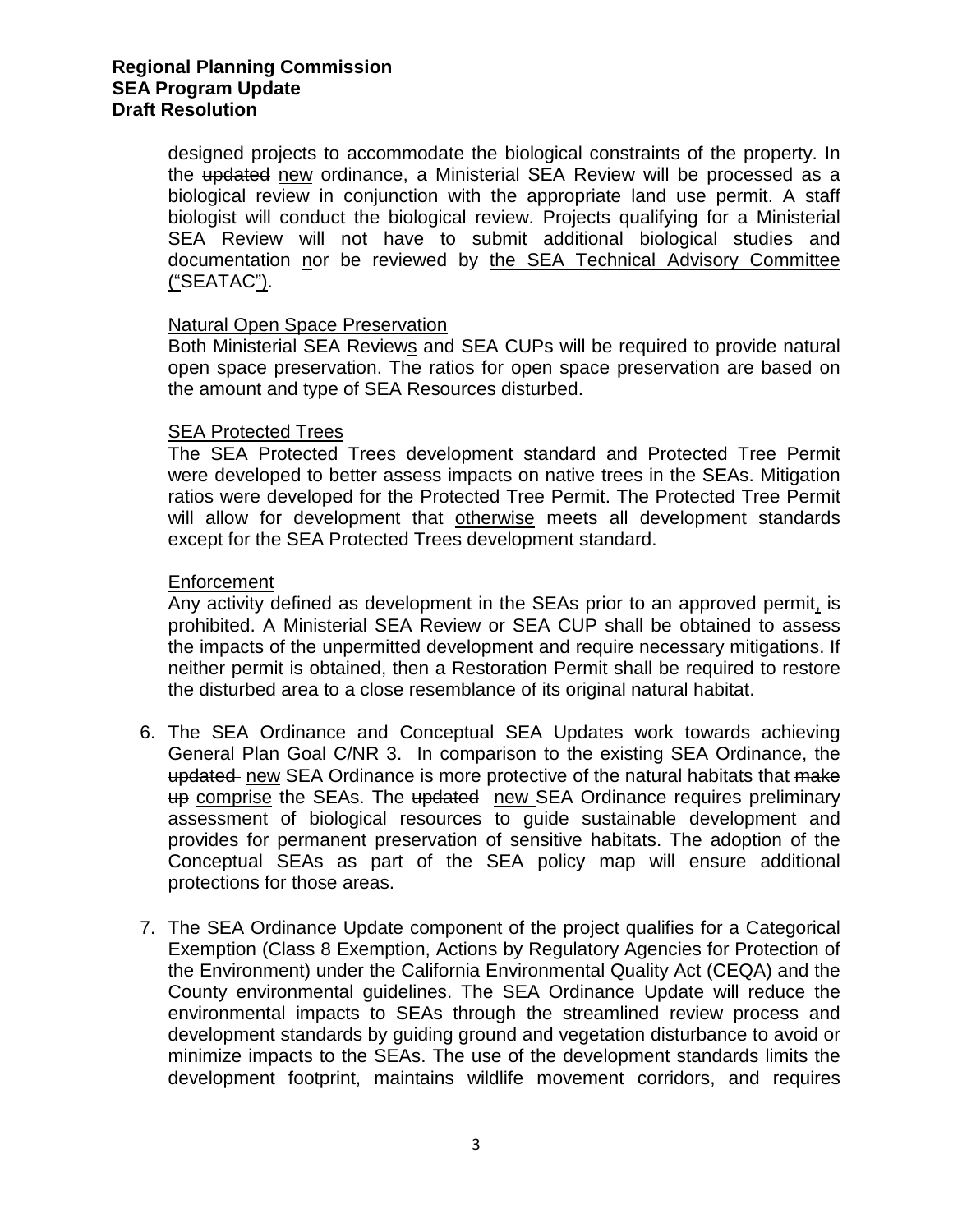setbacks from SEA Resources. The requirement of natural open space preservation enables permanent protection of within the SEAs.

- 8. An Addendum to the Certified Final Environmental Impact Report ("EIR") for the General Plan Update, adopted on October 6, 2015, was prepared for the Conceptual SEAs Update component of this project in compliance with CEQA requirements. The Addendum was not required to be circulated for public review per Section 15164 of CEQA. The proposed amendments to the General Plan do not change any impacts of the General Plan and its implementation programs, which were analyzed within the Final EIR, which was prepared as a Programmatic EIR. The Certified Final EIR fully analyzed the areas categorized as Conceptual SEAs as part of the proposed Altadena Foothills and Arroyos, and Puente Hills SEAs. The General Plan EIR did not make any specific mention of Conceptual SEAs. A Modified Environmental Checklist Form (Initial Study) was not created for this project since there are no potential project impacts that would require revisions to the Certified Final EIR. Please see Attachment H for the Addendum to the Certified Final EIR.
- 9. County departments were consulted during the Project's development. Departments consulted include Public Works, Public Health, Parks and Recreation, and Fire. Comments and recommendation on review procedures for County projects were received from County departments and were incorporated into the Public Hearing Draft of the SEA Ordinance and Implementation Guide.
- 10.The Department conducted a robust public engagement campaign during the period from March to September 2018. The objectives of the engagement efforts were to provide general understanding of the SEA Program, discuss the draft SEA Ordinance, and answer any specific questions members of the public may have regarding the draft SEA Ordinance.
- 10.On October 8, 2014, the Commission conducted a continued public hearing for the General Plan 2035 Update. The SEA Program Update was a part of the General Plan Update which included updated boundaries, policies, and updated ordinance. Staff recommended that the SEA Ordinance be taken off calendar to allow additional time to address stakeholders concerns regarding the SEA Ordinance, and to allow for more comprehensive community-level outreach; the remaining pieces of the SEA Program Update progressed with the General Plan 2035 Update. Thirteen individuals testified at the hearing. The majority spoke in opposition of the expansion of SEAs on mining properties, agricultural areas, and Economic Opportunity Areas proposed in the Antelope Valley Area Plan Update, and expressed concerns over the implementation of the SEA Ordinance. One individual spoke in support of the SEA Program, with recommendations to change the SEA Ordinance. Three individuals inquired about zoning consistency and the impact on a specific property in Kinneloa Mesa.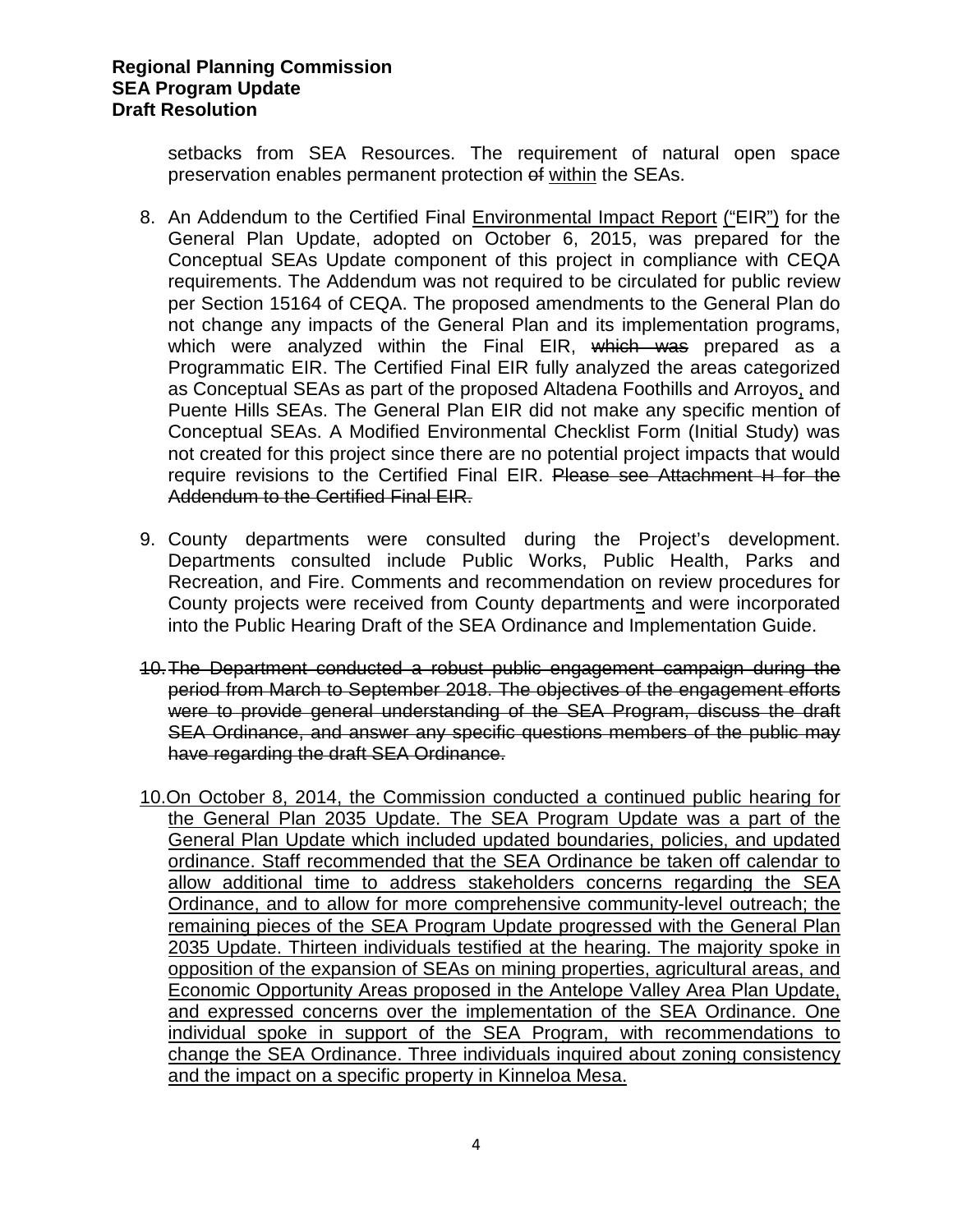- 11.On December 10, 2014, the Commission conducted a continued public hearing for the General Plan Update. The Commission considered the General Plan Update in its entirety and the Final EIR, closed the public hearing, and recommended the EIR and General Plan Update to the Board for approval. Seven individuals testified at the hearing on various topics. Regarding SEAs, one individual expressed concerns over not having been notified of the changes to the SEA Program. Another individual commented on the importance of maintaining the proposed SEAs, and suggested that some large sites in the East San Gabriel Valley be designated Rural Land 40 (RL 40) to prevent parcel fragmentation. The Commission expressed concerns over the proposed SEAs in existing community plan areas. Before closing the public hearing related to SEAs, the Commission directed staff to designate proposed expanded SEAs within the communities of Altadena, Hacienda Heights and Rowland Heights as "Conceptual SEAs," and add language to clarify that the Conceptual SEAs be further considered and effective upon the preparation of community-based planning efforts. It was noted that the existing adopted SEA boundaries within these areas will remain in place and will not be affected by the designation of proposed expanded SEAs as Conceptual SEAs.
- 12. On May 17, 2017, the Commission conducted a duly-noticed public hearing where staff gave a presentation on the history of the SEA Program and the latest updates to the SEA Ordinance. The Commission heard from a number of testifiers and continued the hearing to provide additional time for public review and comment and for staff to further refine the draft language to be consistent with the Zoning Code Technical Update. The Commission continued the public hearing to July 12, 2017 and requested that staff return with a document responding to the comment letters received.
- 13. On July 12, 2017, the Commission conducted a continued public hearing. The Commission requested further clarification on portions of the updated SEA Ordinance. The Commission also had questions on the relationship between the SEA Ordinance and the then-pending Accessory Dwelling Units Ordinance. The Commission requested information on the number of permits processed, the draft Implementation Guide, and the overall intent and purpose of the SEA Ordinance. The Commission also directed staff to conduct additional outreach given that there was only one testifier in attendance.
- 14. On November 8, 2017, the Commission conducted a continued public hearing. Staff provided additional information in response to questions and comments raised by the Commission at the July 12, 2017 public hearing. Staff also introduced an alternative approach for the SEA Ordinance that would incorporate an early biological review to streamline the process and help design projects that avoid or minimize impacts. Staff requested that the SEA Ordinance be taken off calendar to allow Staff to revise the ordinance, complete the SEA Implementation Guide, allow the Santa Monica Mountains North Area Plan effort to proceed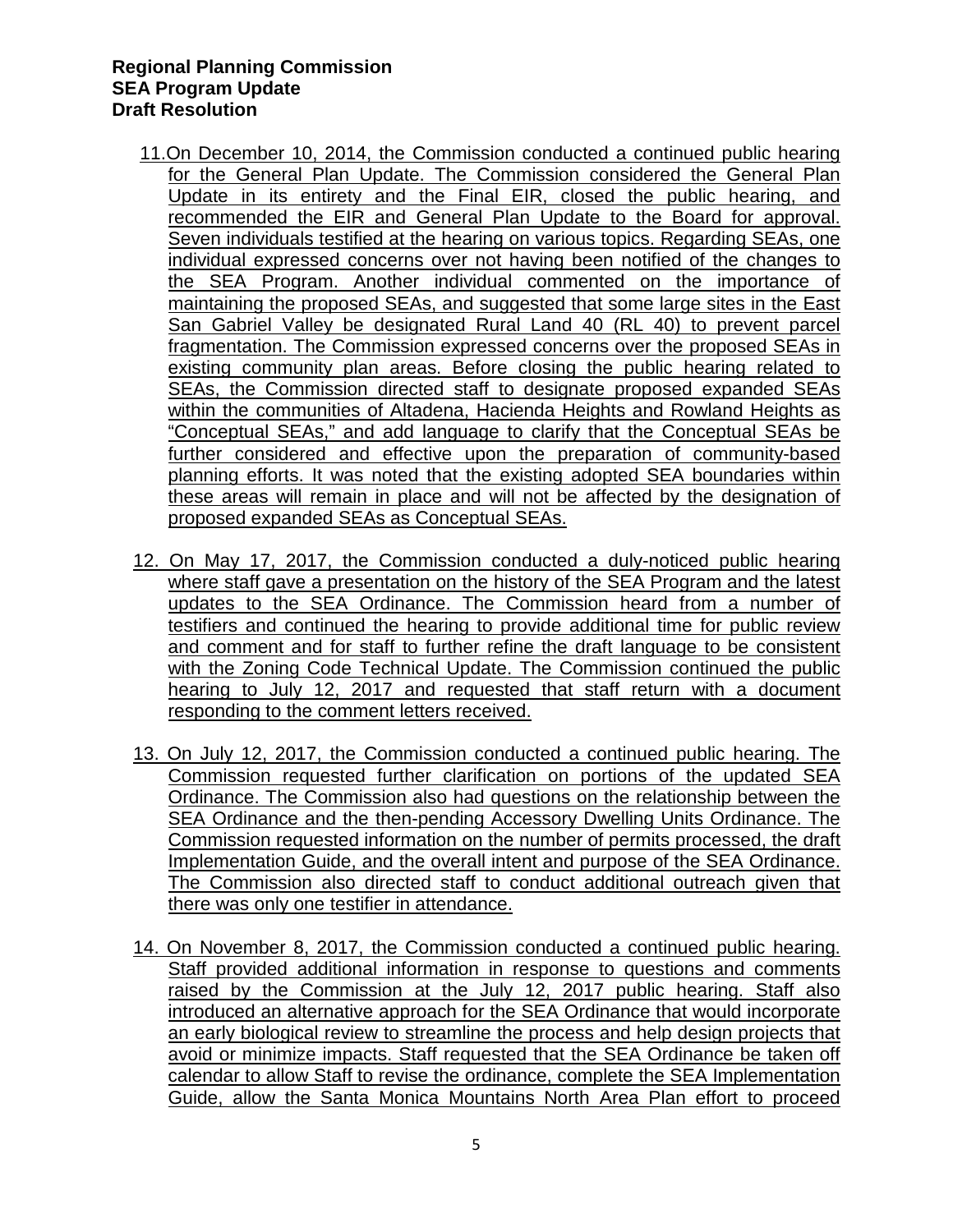separately in developing more specific policies and standards for the Santa Monica Mountains SEA based on habitat mapping, and allow for further outreach. The Commission took the matter off calendar.

- 15. On March 14, 2018, Staff presented an updated on the SEA Ordinance to the Commission as a Discussion Item. Staff presented the Public Review Draft of the SEA Ordinance and Implementation Guide, and notified the Commission of the start of a 75-day public review period.
- 1016. The Department conducted a robust public engagement campaign during the period from March to September 2018. The objectives of the engagement efforts were to provide general understanding of the SEA Program, discuss the draft SEA Ordinance, and answer any specific questions members of the public may have regarding the draft SEA Ordinance.
	- 17. On September 26, 2018, the Commission conducted a duly-noticed public hearing on the draft SEA Ordinance and Implementation Guide. Staff introduced Conceptual SEA Update also be updated. Staff recommended that the Conceptual SEAs in the communities of Altadena, Rowland Heights, Hacienda Heights be adopted as official SEAs. Staff reported that the recommendation was a result of constituents in those communities wanting the conceptual SEAs to become official SEAs. Nine members of the public testified at this hearing on the SEA Ordinance Update and Conceptual SEA Update. Several concerns voiced were the single-family residence exemptions for the Antelope Valley, how the SEA Ordinance will affect existing water hauling businesses and/or CUPs, applicability of the Ordinance to already submitted applications, and notifications of approved Ministerial SEA Reviews. The Commission requested clarification on the definition of heritage trees, performance standards for mitigation trees, and cost estimates for additional County Foresters to properly implement the ordinance. Additional requests from the Commission included addressing public concerns with exempting single-family residences and disturbed farmland in the Antelope Valley and adding a finding for SEA CUPs that would require siting of development in the least sensitive location. The Commission continued the matter off calendar to allow for staff to make the requested changes and address issues raised by the Commission and members of the public.
- *1418. Reserved for Hearing Proceedings.*
- 1119.Members of the public had three four opportunities to comment on the draft SEA Ordinance since the project was taken off of the General Plan Update. The first comment period for Drafts No. 7, 8, and 9 during the May 17 and July 12, 2017 Commission public hearings. The first second comment period for the Public Review Draft was from March 14 to May 31, 2018. The comments received included the Antelope Valley exemptions, protection of Conceptual SEAs, applicability of the SEA Ordinance. The second third comment period for the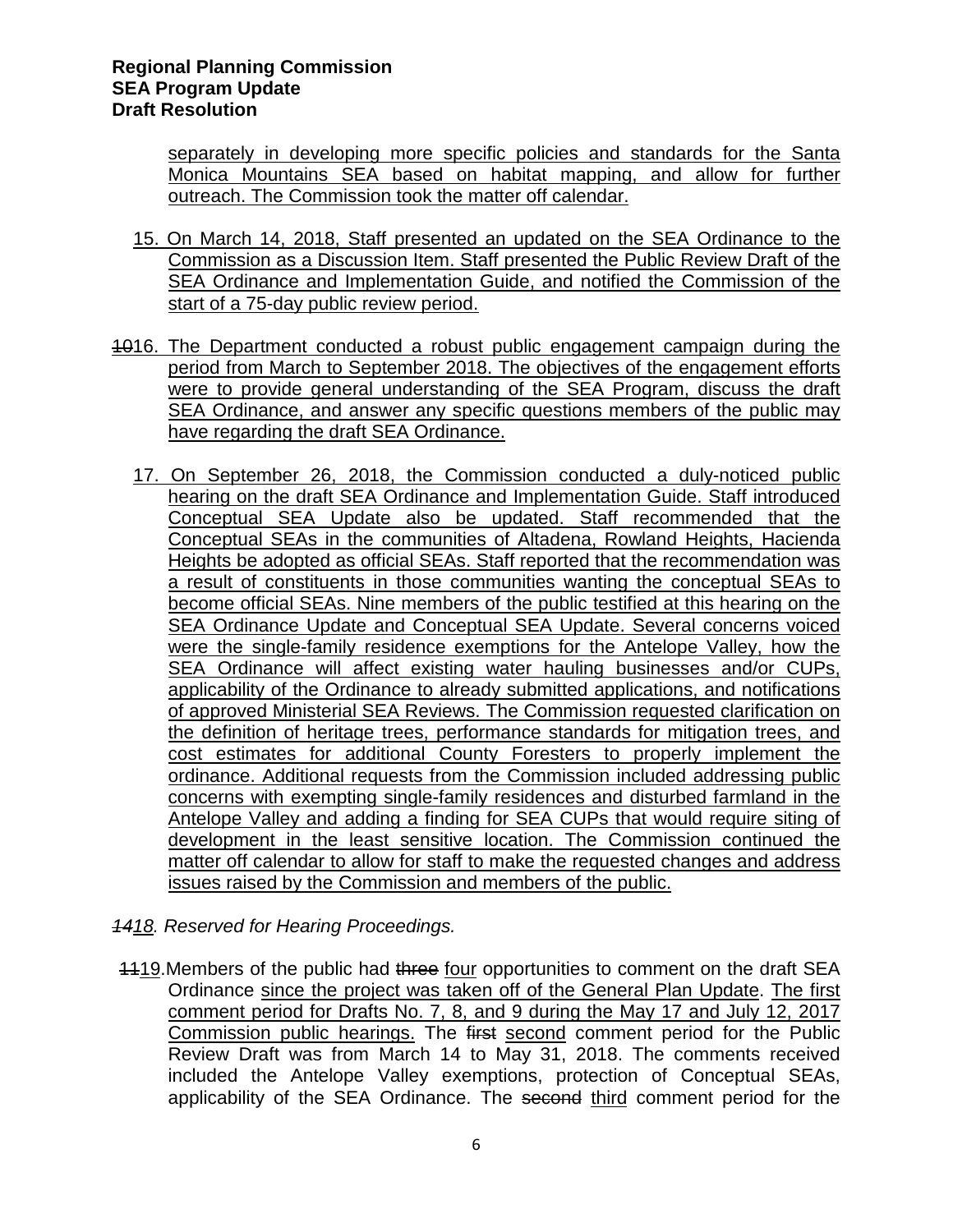Public Hearing Draft (September 2018) was from August 27, 2018 to September 26, 2018. The third fourth comment period for the Public Hearing Draft (February 2019) was from January 28, 2019 to February 27, 2019.

- 1220. Pursuant to the provisions of Sections 22.60.174 and 22.60.175 of the County Code, the public hearing notice was published in the Los Angeles Daily News, Antelope Valley Press, and La Opinion.
- 1321. Project information was made available to the public online and at nine County public libraries in the communities of East Los Angeles, Florence-Firestone, Topanga Canyon, Hacienda Heights, Rowland Heights, Altadena, Acton, Lake Los Angeles, and Lancaster. Project information and public hearing notice were also emailed to the those who subscribe to the SEA courtesy email list. Additional social media and blog posts have been posted weekly with links to project information.
- 1522. The location of the documents and other materials constituting the record of proceedings upon which the Commission's decision is based in this matter is at the Los Angeles County Department of Regional Planning, 13th Floor, Hall of Records, 320 West Temple Street, Los Angeles, CA 90012. The custodian of such documents and materials shall be the Section Head of the Environmental Planning and Sustainability section, Los Angeles County of the Department of Regional Planning;.

**THEREFORE, BE IT RESOLVED THAT** the Regional Planning Commission recommends to the Board of Supervisors of the County of Los Angeles as follows:

- 1. Hold a public hearing to consider Project No. 2017-003725-(1-5), which includes General Plan Amendment No. RPPL2018003985, Advance Planning No. RPPL2017006228, and Environmental Assessment No. RPPL 2018004477;
- 2. Find that the Addendum to the Certified Final EIR for the Los Angeles County General Plan Update Project 02-305 has been prepared in compliance with the California Environmental Quality Act and state and local agency guidelines related thereto and reflect the independent judgement of the Board;
- 43. Adopt the Conceptual SEAs Update, General Plan Amendment No. RPPL2018003985, an amendment to the General Plan which designates the Altadena Foothills and Arroyos and the Puente Hills Conceptual SEAs as official SEAs and subject to the regulations of the SEA Ordinance; and